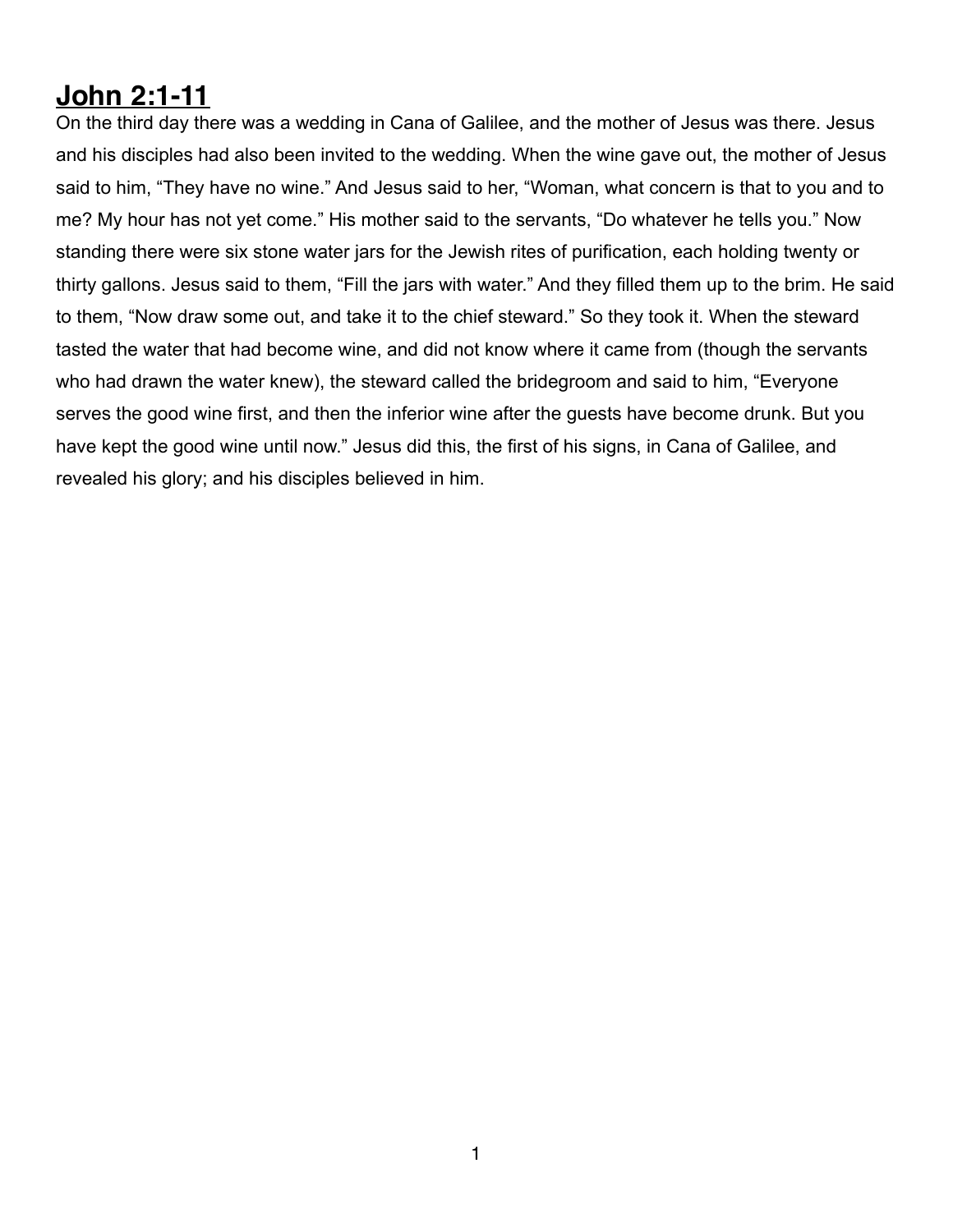## **God's Party** - January 16, 2022

*John 2:1-11*

The sermon I am offering today was written last Tuesday. In fact, it was written during the morning and afternoon. Wait! What's up with that? Aren't I supposed to be at my other job, teaching at an elementary school? Well, yes. I was at my job. But in my Special Education classroom there was only one student and three adults. The school secretary had nothing else for me to do because, for a change, we had most of the staff in. However, we're seeing more and more kids missing.

So, after being told specifically that I could do what I pleased, I figured why not write my sermon?

We all know that COVID is taking over so much of daily life. When I asked our leaders if we should be online only this week and next, the replies came almost instantly: yes, stay online! So we stay online only.

I don't know about you, but I've taken a COVID test in the past few weeks. I imagine just about all of us know people who have COVID and others who have possibly been exposed. Fortunately, more people have been vaccinated so that that those who have breakthrough infections don't have to go to the hospital . Numbers of cases are skyrocketing, but serious cases are not rising at nearly the same rate.

Nonetheless, we're all tired of this COVID mess. We all hate wearing masks, even though we are strongly advised to do so. This is not fun at all.

It doesn't require much imagination to go back three years to the time of life without COVID. We thought nothing about being in close contact with each other. We could have gatherings of all sorts without having to ask our guests to promise they were vaccinated. Unless you were in the medical profession, you had never heard the word "N-95." Parties were easy, parties were fun, parties took place without fear of getting sick from each other.

In short, that's the kind of party Jesus attended 2000 years ago: a wedding feast in the town of Cana. It's interesting how little traditions have changed over the centuries. Weddings are always occasions for celebrations, aren't they, and people are experts at celebrating. Sure, the dances may have changed and songs we sing are a bit different, but there's always plenty of people, plenty of food, and of course, plenty of wine.

Around the turn of the twentieth century, the Presbyterian Church had a reputation of being very opposed to alcohol. We still serve grape juice during communion. Do you recall the name "Carrie

2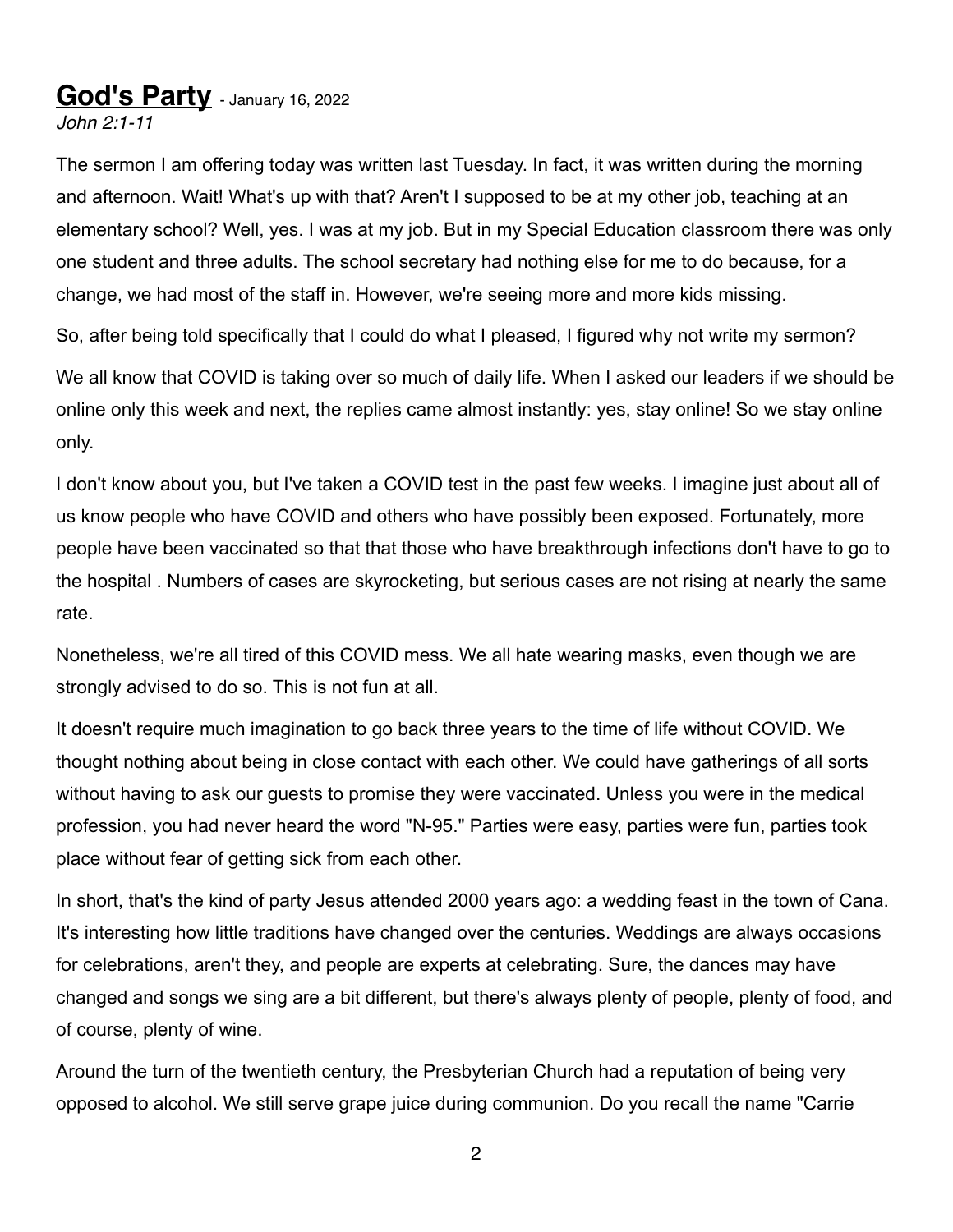Nation" Carrie was a leader the temperance movement and went around to bars with a hatchet, smashing bottles. She and thousands like her drove the passage the 18th amendment to the constitution banning alcohol and ushering in the country's experiment with Prohibition. Carrie Nation was a Presbyterian.

When I worked in Zambia, Africa, I encountered the interesting situation of many of my Presbyterian pastoral colleagues being strongly discouraged from drinking. Now, Africans know how to make alcoholic beverages and I've sampled a number of interesting concoctions. But when the missionaries arrived in the1800s, they immediately banned alcohol for Christian converts. Of course, that did not stop the missionaries themselves from imbibing themselves. They just didn't do it in front of the people!

So when I was there, my colleagues knew that I drank alcohol and they allowed me to get away with it because I was an American. Everyone knows Americans are strange. Of course, many of my minster friends would tell me privately that they also drank, but would not dare do so in front of their members.

It's curious, therefore, that this story about Jesus turning water into wine got somehow ignored or glassed over by my African colleagues. Let us be clear, the Greek words, the original language of the New Testament, use the Greek words for wine. They had to. There was no such thing a nonfermented grape juice. You leave grape juice to sit for a few days and it will turn into wine, like it not. In fact, wine was necessary to people's health back then. They often mixed wine with water because, although they didn't know why, water mixed with wine was safer to drink. Wine was a normal part of life in Jesus' time.

Celebrations were normal; wine was normal. Therefore the feast at Cana was perfectly normal and Jesus' being there sends the message loud and clear that God intends for us to enjoy life and living.

It's sad that the church has the reputation of being filled with judgmental, strict, out-of-touch hypocrites that want people to live a separate, sterile, bland existence. Scripture is full of references to the beauty and splendor of God's creation. In the very first chapter of the Bible, God finishes creation and pronounces everything to be very good. The Psalms are filled with praises of God's good creation. Fellowship and gatherings and good food and wine are all part of God's creation and they are meant to be enjoyed. We are created to enjoy each other and all the wonderful things God has made.

3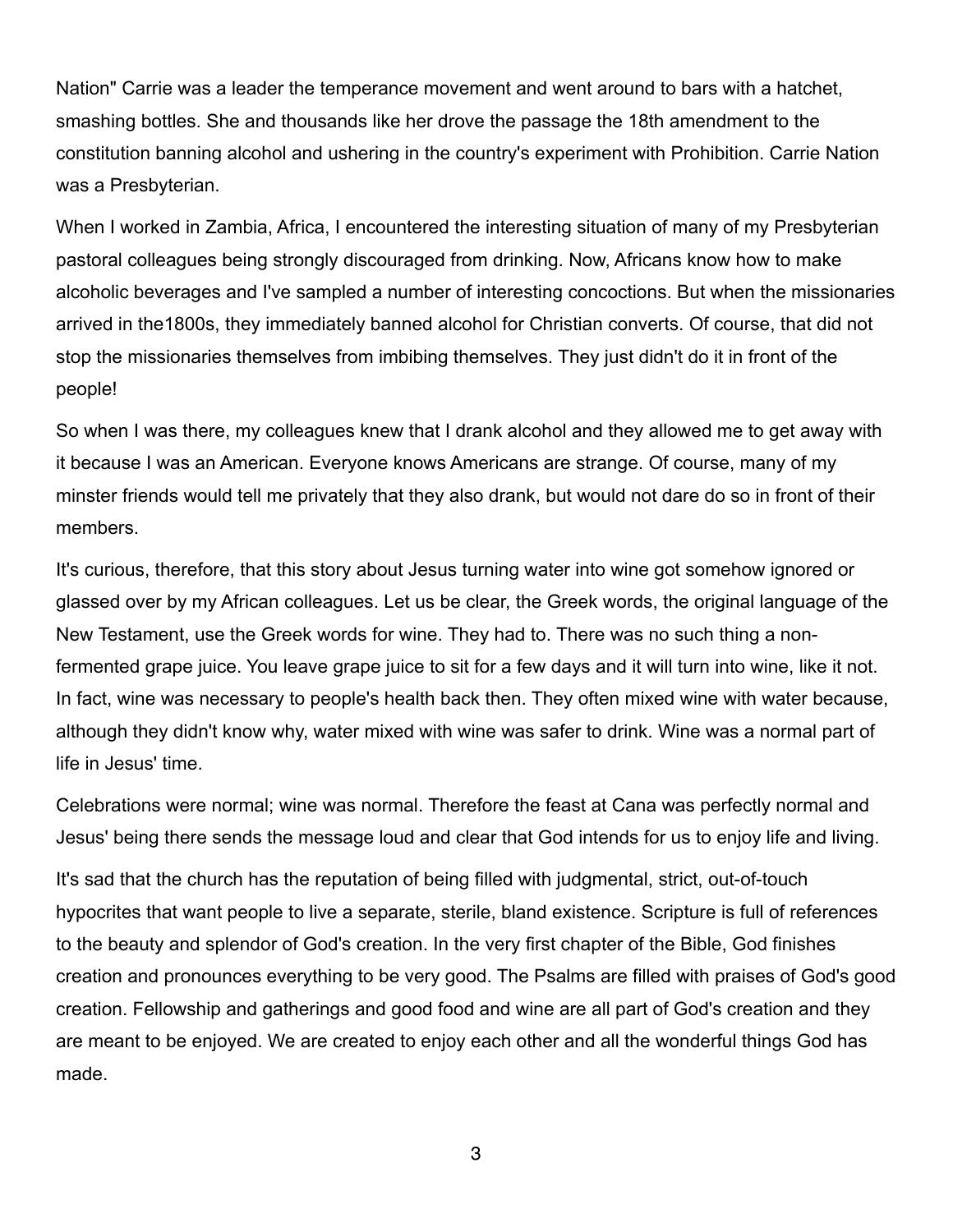I know that in the situation of our church, just like almost every other church, COVID has really devastated us in terms of our fellowship and just plain ability to be a community. We can't meet after worship. We conduct everything via Zoom. It can appear that there is so little humanity between us. One of our core functions as church is to build and strengthen our common life together. Being online is a poor substitute.

Yet, at the same time, we should be grateful that we can, at least, be online. This worship, our meetings and Bible studies -- all of this would have been impossible just a few years ago. I know it's hard visiting online with people we used to see in person. But at least we are able to do that! Our gatherings, our celebrations, may be different from what we have been doing in the past. Nevertheless, we need to be grateful for what we do have and can do. Absolutely we need to look forward to a life without masks, but that is not going to happen for a while. A year ago, we were just starting to roll out vaccines. Now over 70% are vaccinated. Those who choose not to may face severe consequences and yes, they do put the rest of us in danger. On the other hand, it is worth debating on how much mandating authority government should have. Where is that balance between individual choice and the needs of the community?

Tomorrow, friends, as we remember the life of Rev. Dr. Martin Luther King, Jr. the issues of individuality, community, and God's plans for the world come together in a most interesting way. Let me tell you, in some ways, Martin Luther King Day is the absolutely most American holiday we have. Just about every country has Christmas and New Year's and Easter. Most have a form of Thanksgiving, Independence Day, Labor Day, and Veteran's Day. But King Day is different. Tomorrow we remember the life of a man who invoked God and worked within the laws and structures of our nation to spearhead the civil rights movement in our country. King Day honors our assertion that the American experiment in representative democracy really works!

We in the United States like to hold ourselves up to the world as the standard for how representative democracy is supposed to work. We insist that our system ultimately reflects the will of the people and that in our nation justice and equality under the law will eventually prevail. We tell the world, "yes, our system works, follow our lead." One of the missions of the US Peace Corps, of which I was a member, is to spread the idea of democracy at the local level. We taught, and I still believe, that while our country has many problems and our system has many flaws, people can make change through the ballot box and peaceful demonstrates, not violent revolution.

That is not to say that we always accomplish change in this country quietly. Far from it. As Dr. King's own story tragically proves, he died by violence even though he preached and demonstrated non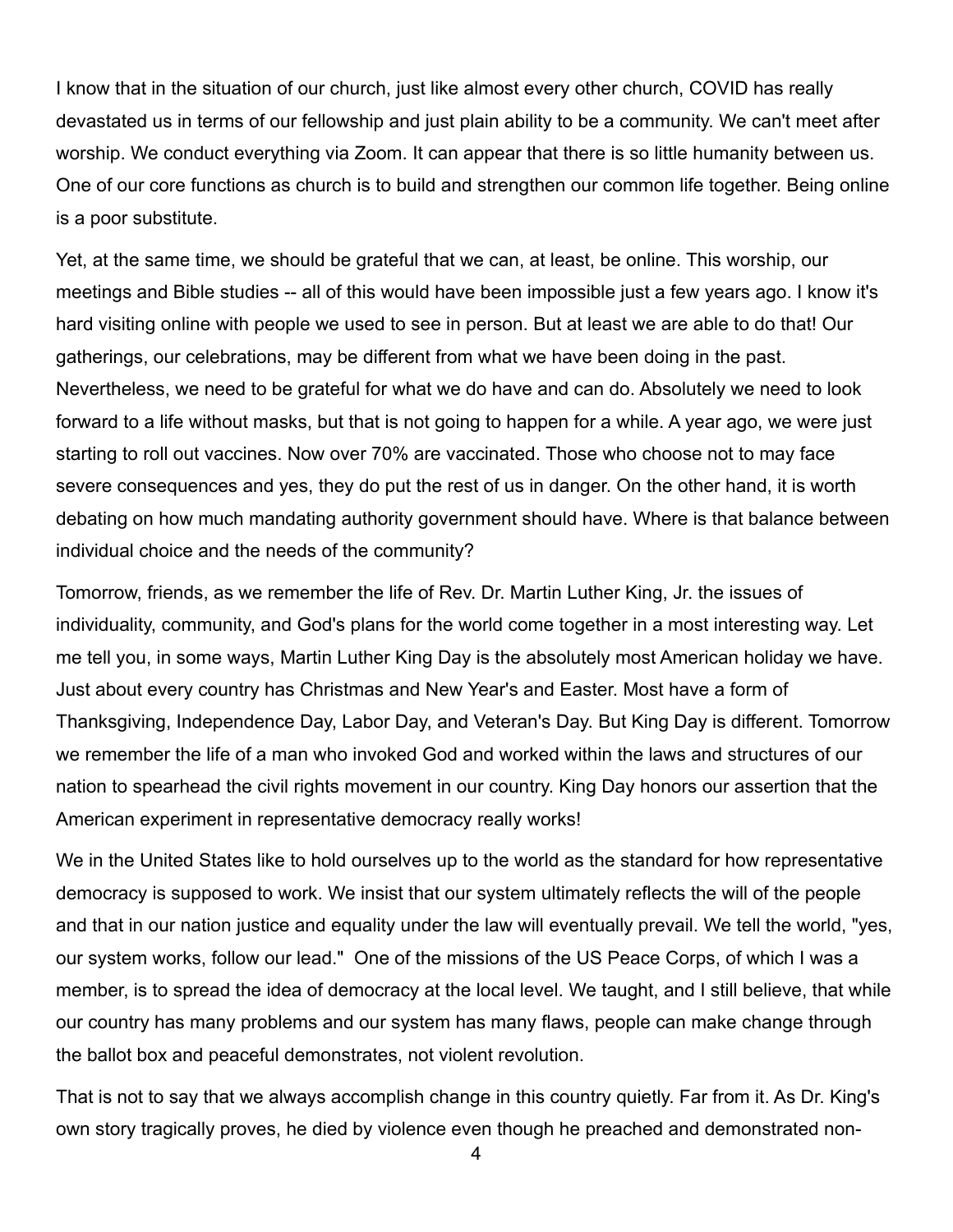violence. Of course, our savior, Jesus, lived a life teaching peace and rejecting violence only to die violently and horribly on a cross.

Is, therefore, violence part of God's plan? Is violence a guest at God's party? Is our COVID infected, unstable, violent, climate-challenged world the way God intends things to be? The answer, of course, is certainly not.

As Christians, we must always be in touch with the reality of our times. Dr. King read the same scriptures as we do and from the book of Genesis concluded that the world under the governance of human beings was a far different place than what God intended. He also concluded that God intended for human beings to move, move, move ever so slowly toward God's plan for the world. God call a group of people called Israel into being so that they might demonstrate how God wants our lives to be lived. At the right time, Jesus came as God in person to take God's plan for the Israelites to the next level -- indeed to the entire world!

The wedding at Cana, fully endorsed by Jesus, is a glimpse of how the world can be: people, sharing friendship, good food and even better wine, altogether! It is a vision of God's intention that we all live together in peace and in harmony enjoying God's creation.

The wedding at Cana is Dr. King's vision for the world. Peace, plenty, equality, joy, fellowship -- all the things every human being craves. He did not experience God's Party as much as he should have because of his race. King, however, dedicated his life so that not just African-Americans, but people of all backgrounds would share in the party equally. The civil rights movement tht King helped advance paved the way for all people: women, LGBT persons, Native Americans, Asian-Americans, and so many others to stand up and say, yes, we too are fully entitled to come to God's Party.

Friends, the simple reality is that within our lifetimes we will not see the promise of God's Party fulfilled in our own country, let alone the entire world. We know, sadly, that so much hatred infects our country, infects our country as surely as COVID is infecting our country. We know that there are many who reject the concept of equal rights, who reject the idea of elections, who reject the idea of objective facts as the basis on which to make decisions. We know that there are many who live their lives in fear, ignorance, and hatred because they cannot and will not embrace God's Party as embraced by Jesus. We have a long way to go.

Yet, we have to keep going. We have to keep testifying to the ideal of God's Party. We have to keep the vision of Dr. King not merely alive but on the forefront of our mission as Christians. We can never let go of the idea that one day, we shall all sit at table together and celebrate our diversity and

5